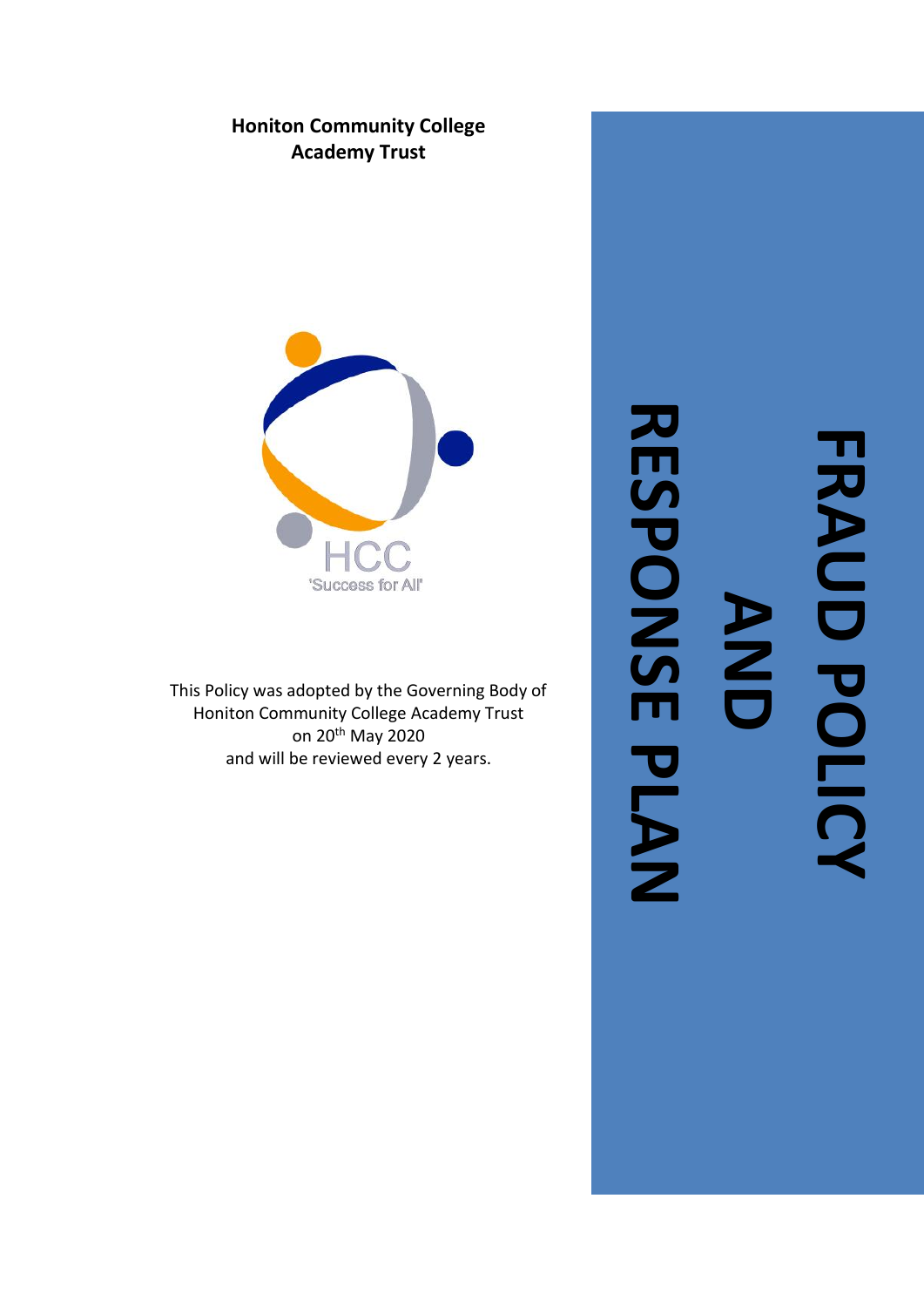#### **Fraud Policy**

#### **1. Introduction**

The Academy is committed to an effective anti-fraud and corruption strategy designed to encourage prevention, promote detection and clarify responses through a defined plan which incorporates investigatory action. The main responsibility for preventing and detecting fraud lies with all staff but the Executive Leadership Team and Finance staff have a particularly important role to play in detecting and reporting fraud. The strategy set out in this paper is designed to cover fraud which is attempted from within the Academy or from outside and is based on policies covering culture, prevention, detection and investigation and also training which is designed to frustrate any attempted fraudulent or corrupt act.

The strategy has been formulated in advance of any fraud risk assessments which may subsequently be undertaken. If such an exercise were to be undertaken then the outcome may give rise to amendments to the strategy.

# 2. **Definition of Fraud**

This Fraud Policy covers staff, students and activities of the Academy. For the purposes of the Academy's policy, fraud is defined as the use of deception with the intention of:

- Gaining an advantage, personally and for family or friends; or
- Causing financial loss to the Academy.

The main types of irregularity are:

- Theft -this may include the removal or misuse of funds, assets or cash
- False accounting dishonestly destroying, defacing, concealing or falsifying any account, record or document required for any accounting purpose, with a view to personal gain or gain for another, or with the intent to cause loss to the Academy or furnishing information which is or may be misleading, false or deceptive
- Abuse of position abusing authorities and misusing Academy resources or information for personal gain or causing loss to the Academy.

Examples of fraud, which are neither exclusive or exhaustive, include:

- Misappropriation of cash e.g. theft of cash from cash boxes, cash registers, and takings from trading outlets, vending machines, or from social fund;
- Theft of stock;
- Fraudulent encashment of payable orders or cheques;
- Misappropriation of other assets including information and intellectual property. This would also include theft of stationery for private use, unauthorised use of Academy property e.g. vehicles, computers, other equipment;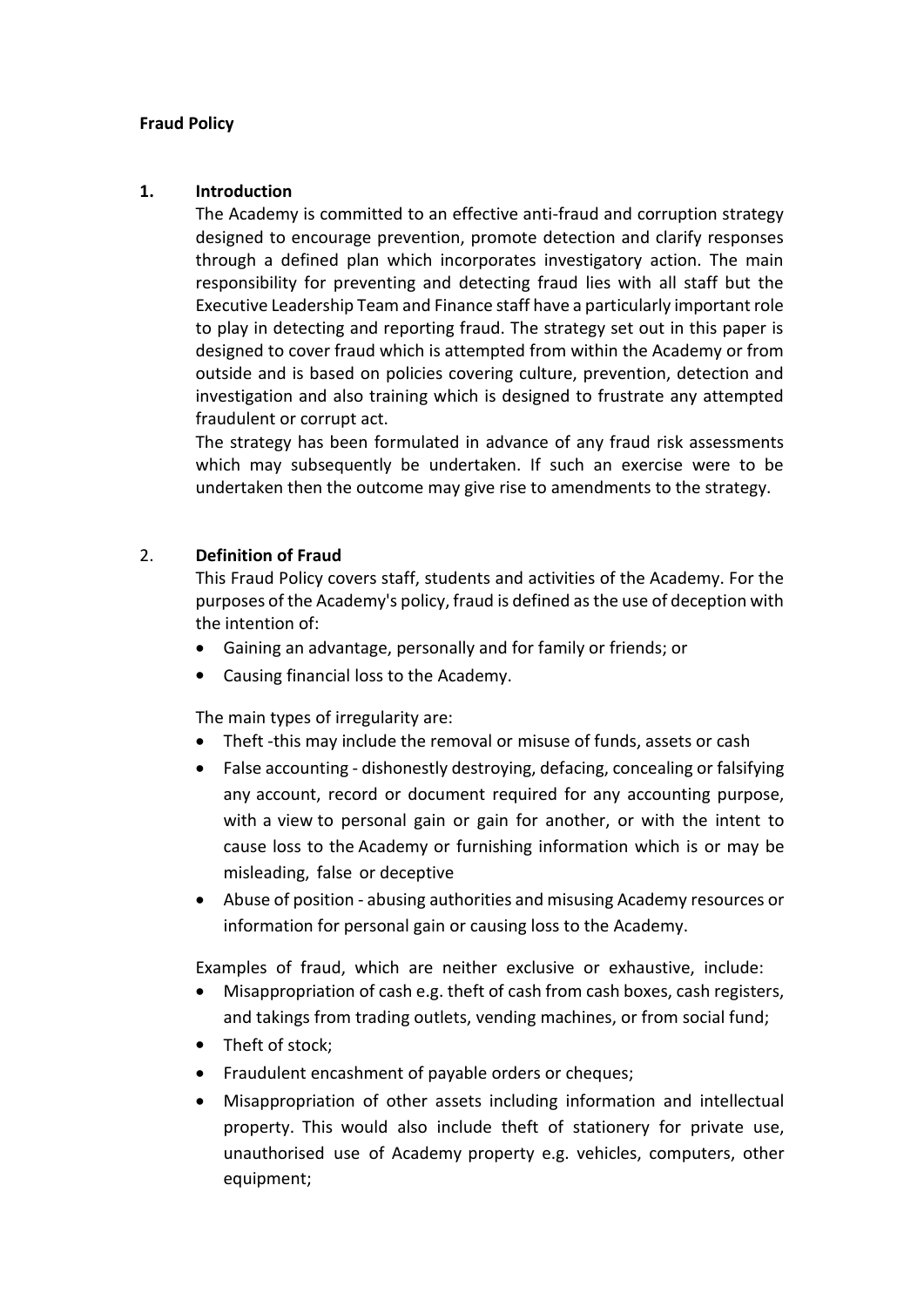- Purchasing or purchase ledger fraud (e.g. approving/paying for goods not received, approving/paying bogus suppliers, approving/paying inflated prices for goods and services, accepting any bribe);
- Travel and subsistence claims overstated or falsely claimed. This may include advances not recovered or forging of counter-signatories;
- Accepting pay for time not worked (e.g. false claim for hours worked, failing to work full contracted hours by any member of staff, false overtime claims, or falsification of sickness self-certification);
- Computer Fraud (e.g. altering or substituting records, duplicating or creating spurious records, or destroying or suppressing records).

Whilst by no means being proof on their own, the circumstances below (warning signs) may indicate fraud, and should therefore put managers, staff and students on the alert:

- Altered documents (correcting fluid, different pen or handwriting)
- Claim form details not readily checkable
- Changes in normal patterns, of cash takings or travel claim details (for example)
- Text erratic or difficult to read or with details missing
- Delay in completion or submission of claim forms
- Lack of vouchers or receipts in support of expense claims, etc.
- Staff seemingly living beyond their means
- Staff under constant financial or other stress
- Staff choosing not to take annual leave (and so preventing others becoming involved in their work), especially if solely responsible for a 'risk' area
- Complaints from public or staff
- Always working late
- Refusal of promotion
- Insistence on dealing with a particular individual.

In addition to the warning signs outlined above, staff and students are advised to take notice of the following "Do's and Don'ts" in respect of possible fraud-related instances or actions:

- If you are suspicious or have concerns DO tell someone confidentiality will be respected
- DO keep a record of conversations or actions, including times, dates, locations etc.
- DO keep or copy any document that arouses your suspicions
- DO be discreet with the information, only discuss it with the nominated individual or people they refer you to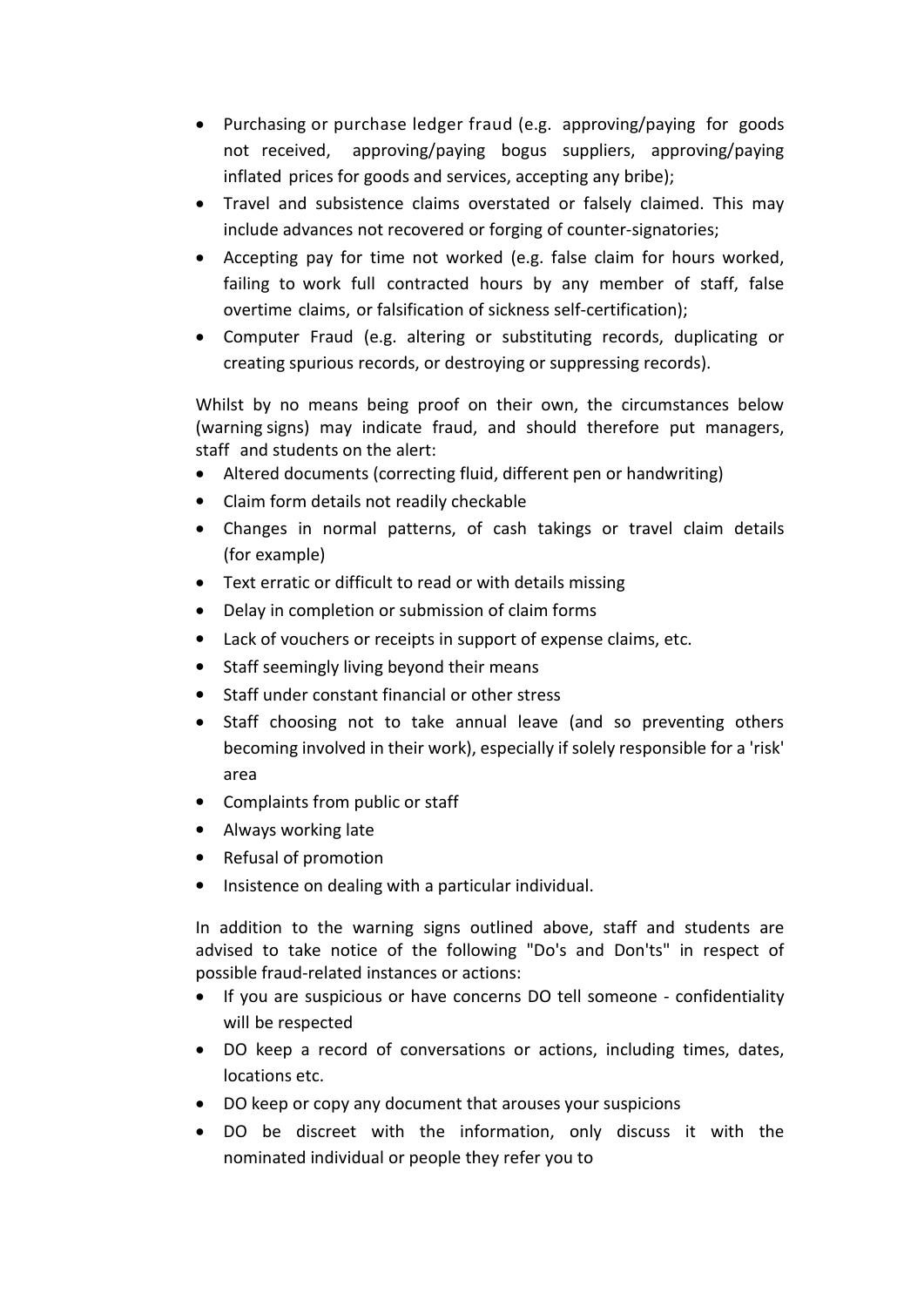- DO be responsive to staff concerns
- DO deal with the matter promptly
- DO NOT keep quiet and hope the problem will go away
- DO NOT confront the individual with your suspicions
- DO NOT try to investigate yourself
- DO NOT discuss with other staff or colleagues
- DO NOT collect evidence (especially computerised information) without specialist advice
- DO NOT contact the police directly.

#### **3. Culture**

The Academy's expectation on propriety and accountability is that students and members of staff at all levels act with integrity and lead by example in ensuring adherence to rules and that all procedures and practices are above reproach. The Academy also expects that individuals and organisations that it comes into a contact with will act towards the Academy with integrity and without thought or actions involving fraud or corruption.

The Academy is conscious of the high degree of external awareness of its affairs by a variety of bodies and the need to act in all matters with probity and propriety. The Academy is determined that the culture and tone of the organisation is one of honesty and opposition to fraud and corruption.

The staff and students of the Academy are an important element in its stance on fraud and corruption and they are positively encouraged to raise any concerns that they may have on these issues where they are associated with Academy business or activity; this includes concerns related to the provisions of the Public Interest Disclosure Act 1998. Such concerns can be raised in the knowledge that they will be treated in confidence and properly investigated. Concerns can be raised with line managers, senior management, the Chair of Governors or the Chair of the Resources Committee. Where incidents are reported the Director of Finance and Resources will be advised in order that action can be taken in line with the provisions set out in the Academy's Fraud Response Plan. Any member of staff therefore has a route to raise concerns to someone outside their direct management line where necessary. This will include instances where a senior member of Academy staff is suspected of fraud.

In addition to concerns raised by staff, students, members of the public and others coming into contact with the Academy are encouraged to report concerns through the above channels. (Where concerns or allegations are made by staff and are subsequently proved to be malicious and unfounded then such abuses will be viewed as a serious disciplinary matter.)

The Academy will deal swiftly and thoroughly with all cases of fraud and corruption in line with the Fraud Response Plan approved by Governors.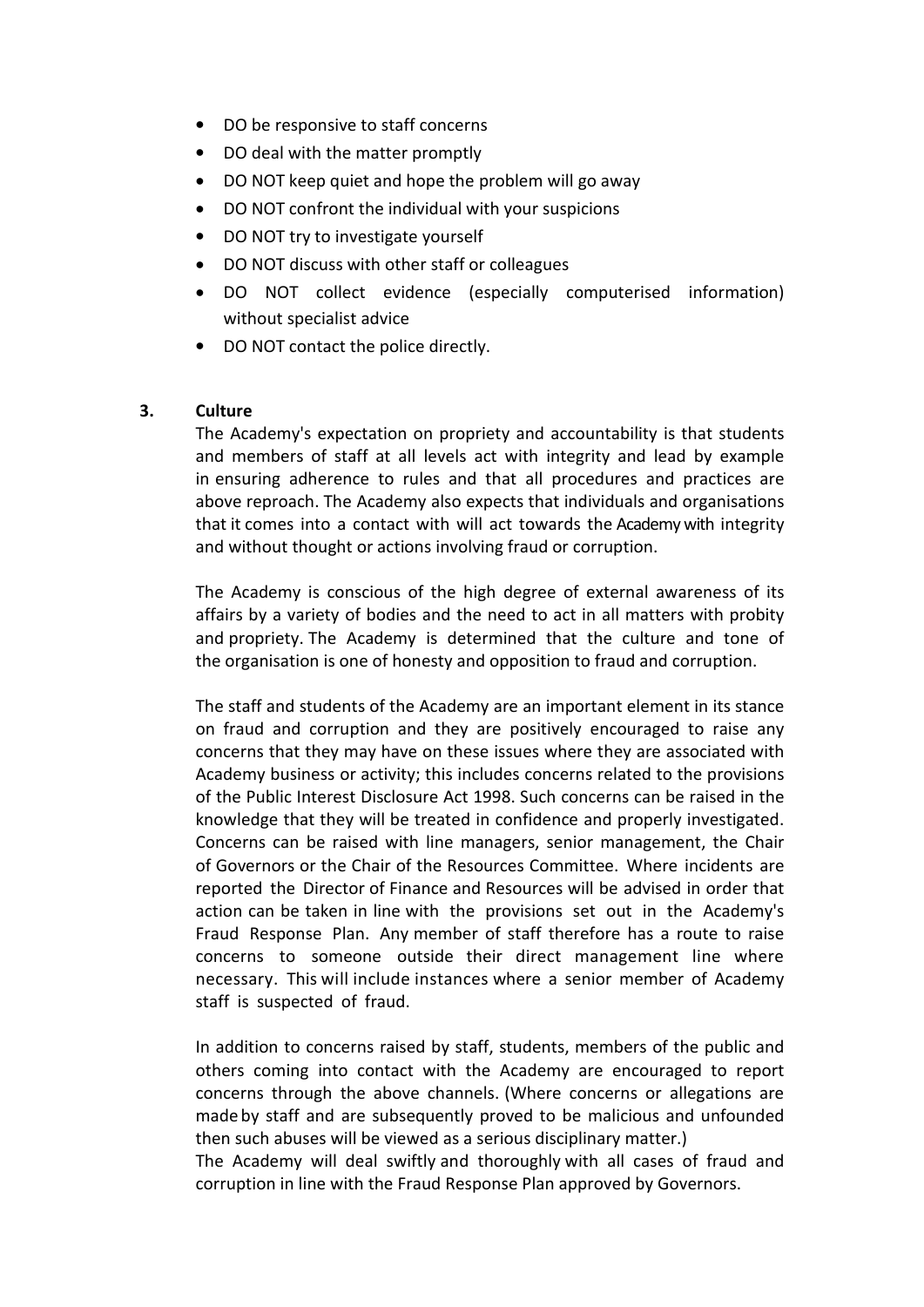#### **4. Prevention**

The Academy recognises the importance of prevention in its anti-fraud strategy and has in place various measures including denial of opportunity, effective leadership, auditing and employee screening.

Fraud is minimised through usefully designed and consistently operated management procedures which deny opportunities for fraud. In particular financial systems and procedures take into account the need for internal check and internal control and staff are required to receive training in the operation of all systems. Additionally the possible misuse of information technology is prevented through the management of physical access to terminals and protecting systems with electronic access restrictions.

Whilst access control is the first line of defence against the misuse of IT for fraud it is supplemented by intruder detection and access/activity review measures.

The Academy takes steps to ensure that the behaviour of Governors, its Committees and senior managers is always demonstrably selfless and that clear policies exist in respect of:

- a. commercial ethics
- b. registration and declaration of interests
- c. accepting of hospitality and gifts and:
- d. prosecution of offenders (Fraud Response Plan below)

Employees are expected to follow any Code of Conduct related to their professional qualification and employment at the Academy and this is to be emphasised at staff induction sessions.

The Academy's Resources Committee provides an independent and objective view of internal controls by overseeing Internal and External Audit Services, reviewing reports and systems and procedures and ensuring compliance with the Academy's Financial Regulations and the requirements of the ESFA.

Where new systems are being introduced or existing systems modified, the Academy's Internal Auditors will be involved in the development and advise management on ways of preventing or detecting fraud or ensuring internal control.

The review of the Academy's systems by the Internal Auditors is designed to deter attempted fraud and should result in continuous improvements in control. The risk of fraud is a factor in all audit plans and in particular the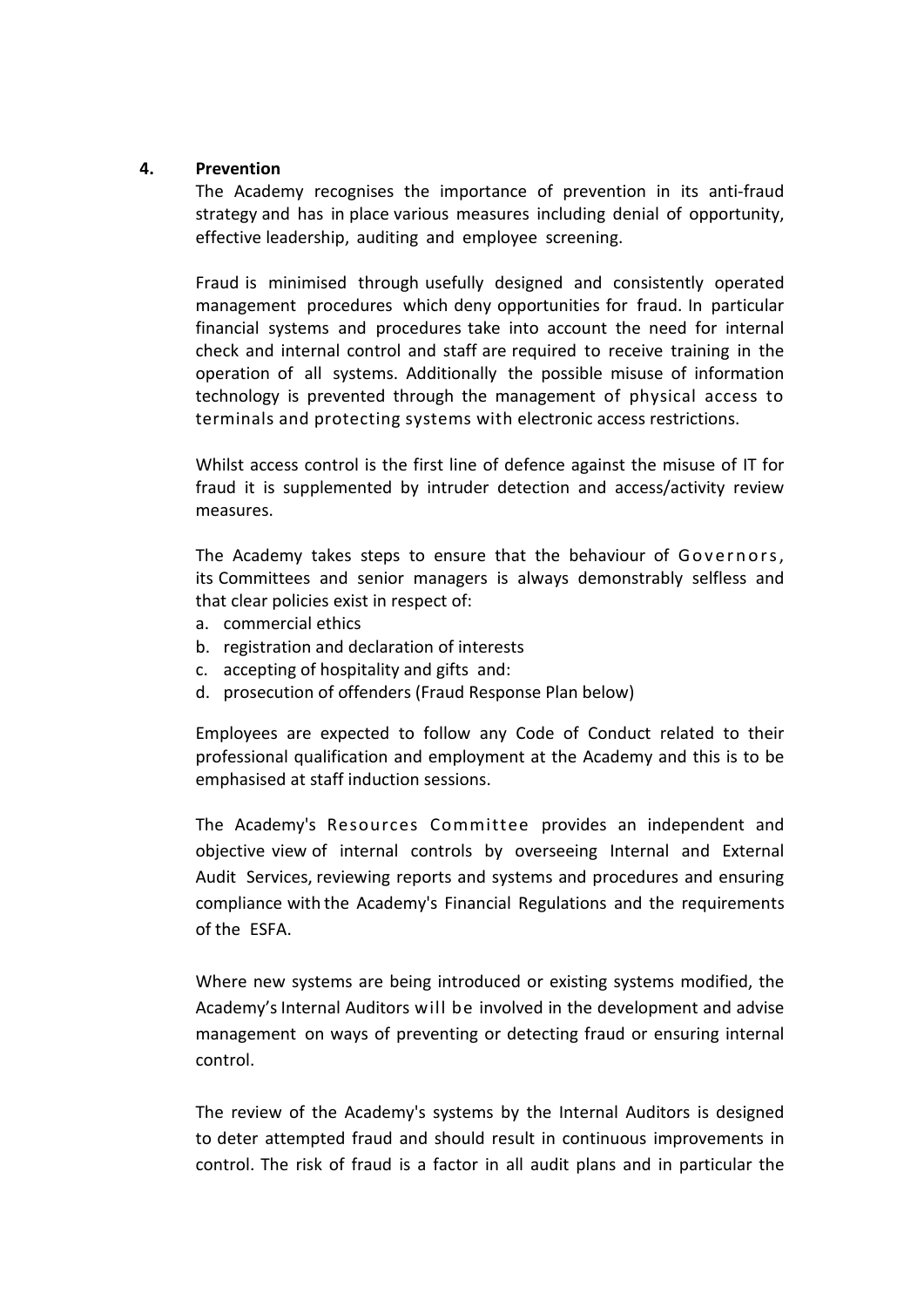frequency of audits. The External Auditor's review of financial checks and balances and validation testing provides a further deterrent to fraud and advice about system development/good practice.

Staff recruitment is required to be in accordance with approved Academy procedures laid down by the Governing Body. References are routinely taken up and candidates are required to provide evidence of their qualifications.

Potential recruits are also required to declare any connections with existing Academy Officers or members of staff. (Members of recruitment panels are also required to declare such connections).

Employees and students are expected to familiarise themselves with the Academy's policies on email and Internet use (details can be found on the Academy's intranet.

#### **5. Detection**

Whilst it is accepted that no systems of preventative measures can guarantee that frauds will not occur the Academy has in place detection measures to highlight irregular transactions.

All internal management systems are designed with detective checks and balances in mind and this approach is applied consistently utilising wherever possible the expertise and advice of the Academy's Auditors. The approach includes the need for segregation of duties, reconciliation procedures, the random checking of transactions and the review of management accounting information including exception reports.

Concerns expressed by staff, students etc. which are expressed in good faith will, as a matter of course, be looked into by the Academy without adverse consequences for the complainant in line with the whistleblowing policy.

The Academy views its preventative measures by management, coupled with sound detective checks and balances (as set out in 3 above), as its first line of defence against fraud. Audit activity is however an important defence mechanism also and Auditors may be required to use special techniques on occasions to identify fraudulent transactions.

#### **6. Investigations**

The Academy recognises the unpredictability of fraud or irregularity and the disruption which it may cause once identified. It recognises also the need to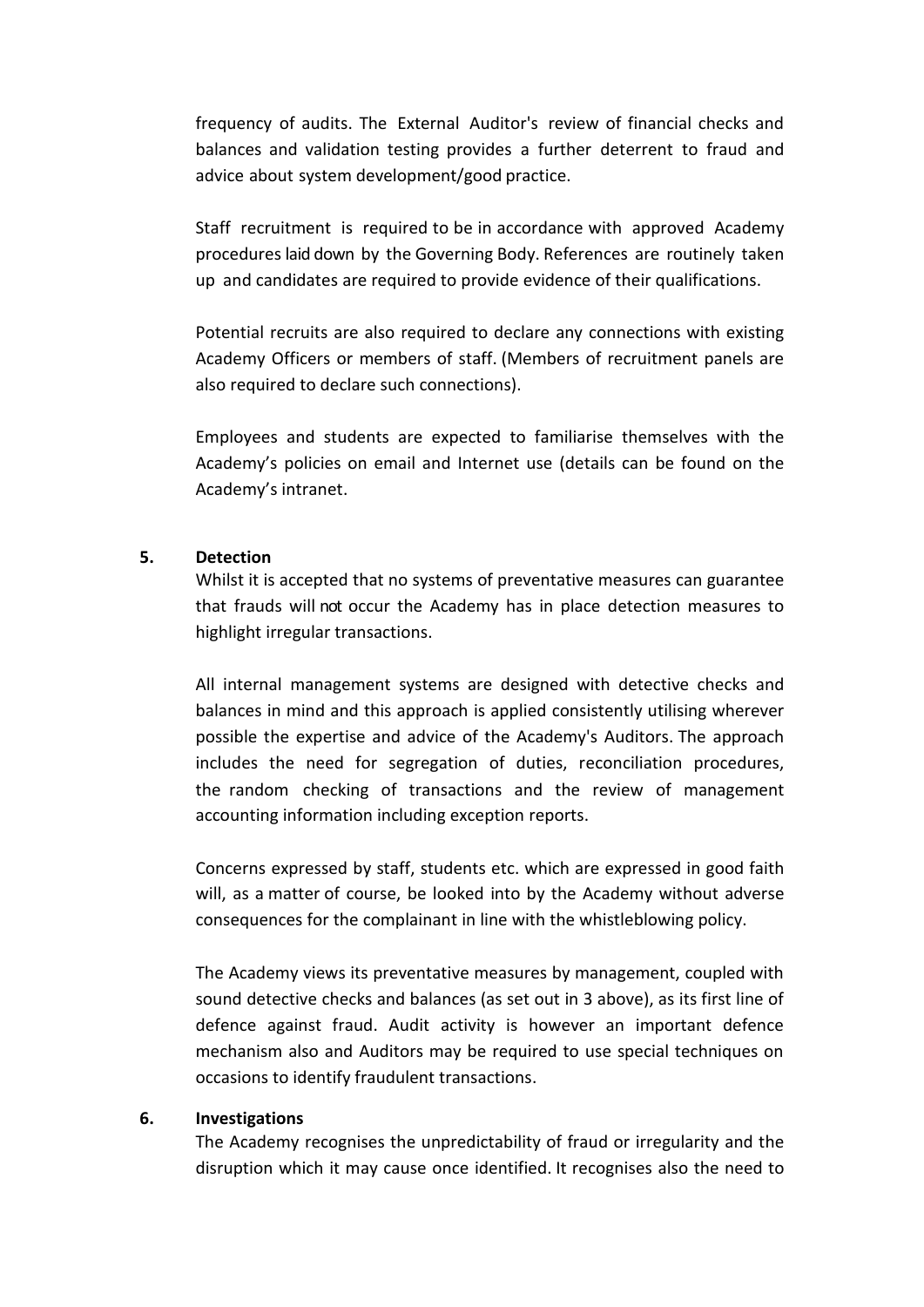safeguard its assets, recover losses and secure evidence for legal and disciplinary processes.

In order to meet these objectives and to clarify its approach when fraud is suspected, the Academy has a Fraud Response Plan which addresses:

- a. prevention of further loss
- b. establishing and securing evidence necessary for criminal, civil and disciplinary action
- c. notifying the ESFA where necessary
- d. recovery of losses
- e. sanctions against staff and students, including prosecution
- f. policy on references for employees disciplined or prosecuted for fraud
- g. reporting within the Academy and follow-up action
- h. reporting lines
- i. responsibility for timing and informing the police
- j. responsibility for investigation
- k. arrangements for the use of external specialists
- l. establishing lines of communication with the police.

# **7. Policy Review**

The Academy has in place a clear network of systems and procedures to assist it in avoiding opportunities for fraud and corruption and for dealing with such cases if they arise. It is determined that these arrangements will be regularly reviewed to keep pace with future developments in both preventative and detection techniques and with developments related to the introduction of new systems within the Academy. A continuous overview of the arrangements and developments will be maintained by the Director of Finance and Resources and the Resources Committee.

Additionally this strategy and associated procedures will be kept under regular review.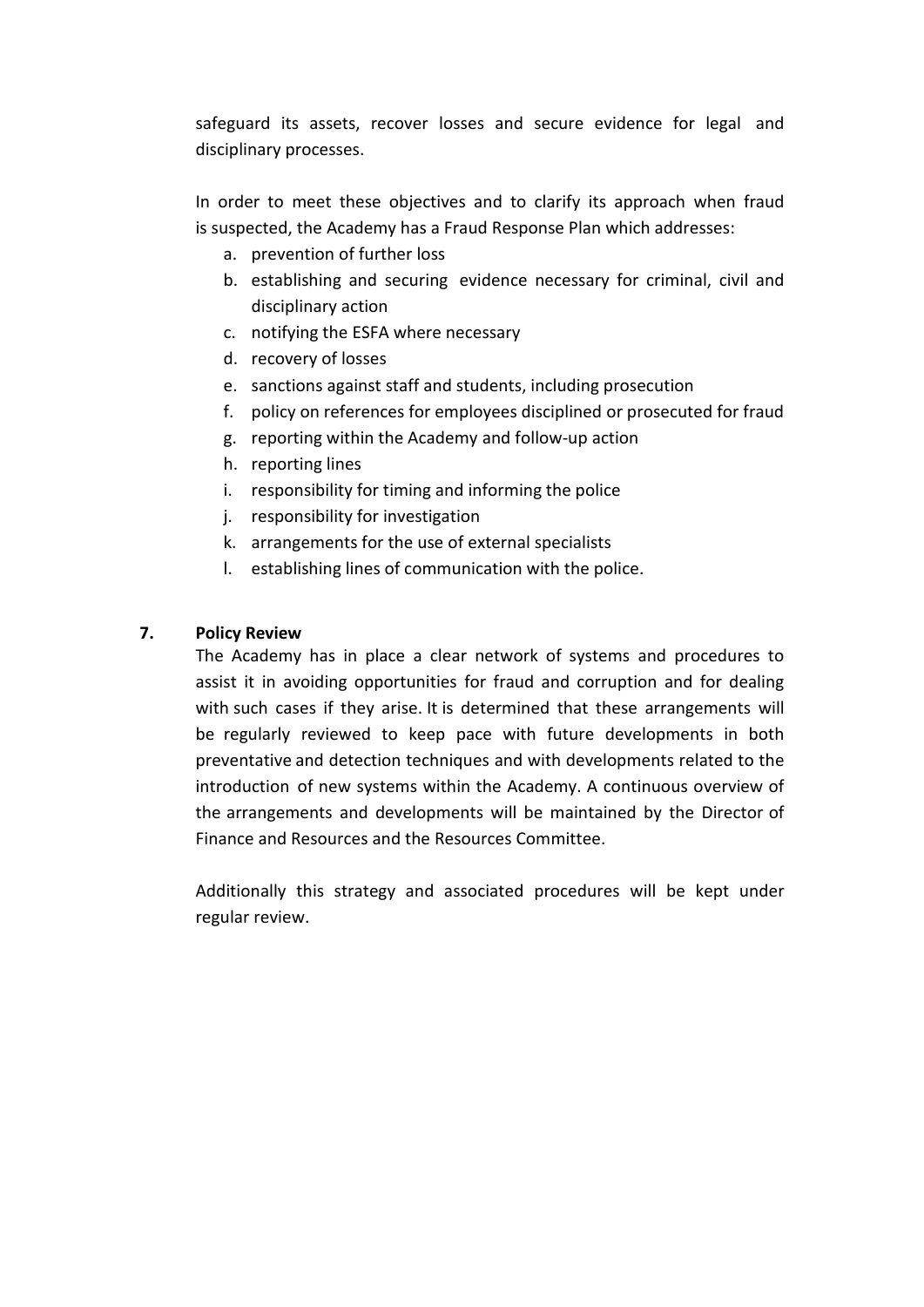#### **Fraud Response Plan**

#### **1. Introduction**

The purpose of the Plan is to define authority levels, responsibilities for action and reporting lines in the event of a suspected fraud or irregularity. The Plan also sets out the process for staff who wish to notify any suspicions to senior management and also how senior management should respond to such notifications.

#### **2. Initiating Action**

Suspicion of fraud or irregularity can be discovered in a number of ways but in all cases it is important that staff feel able to report their concerns and are also aware of the means by which they are able to do so. Suspected fraud may emanate from several sources including:

- a. requirement of all Academy staff to report suspected fraud or irregularity to the Director of Finance and Resources;
- b. public interest disclosures procedure ("whistle blower's charter");
- c. the carrying out of planned audit activity;
- d. the carrying out of proper procedures.

All actual or suspected incidents should be reported without delay to the Director of Finance and Resources or in his absence to the Vice Principal / Accounting Officer. The Director of Finance and Resources and Vice Principal / Accounting Officer advise the Principal / Accounting Officer of the incident(s) and a meeting of the three officers (Finance Group) will be held within 24 hours to decide on the action to be taken. In the event of one of the three officers in the Finance Group being accused of fraud, a Governor will be appointed to replace that officer on the Group.

The Principal / Accounting Officer will advise the Chair of the Governing Body of the incident(s) and the action to be taken by the Finance Group. The action taken will normally result in an independent investigation being commissioned through the special engagement of the Academy's Internal Auditors. The decision by the Finance Group to initiate a special investigation shall constitute authorisation to the Internal Auditorsto use time provided in the internal audit plan for special investigations, or contingency time or to switch internal audit resources from planned audits. Where insufficient time is available within the existing audit plan then the Director of Finance and Resources will arrange for a separate engagement to be commissioned.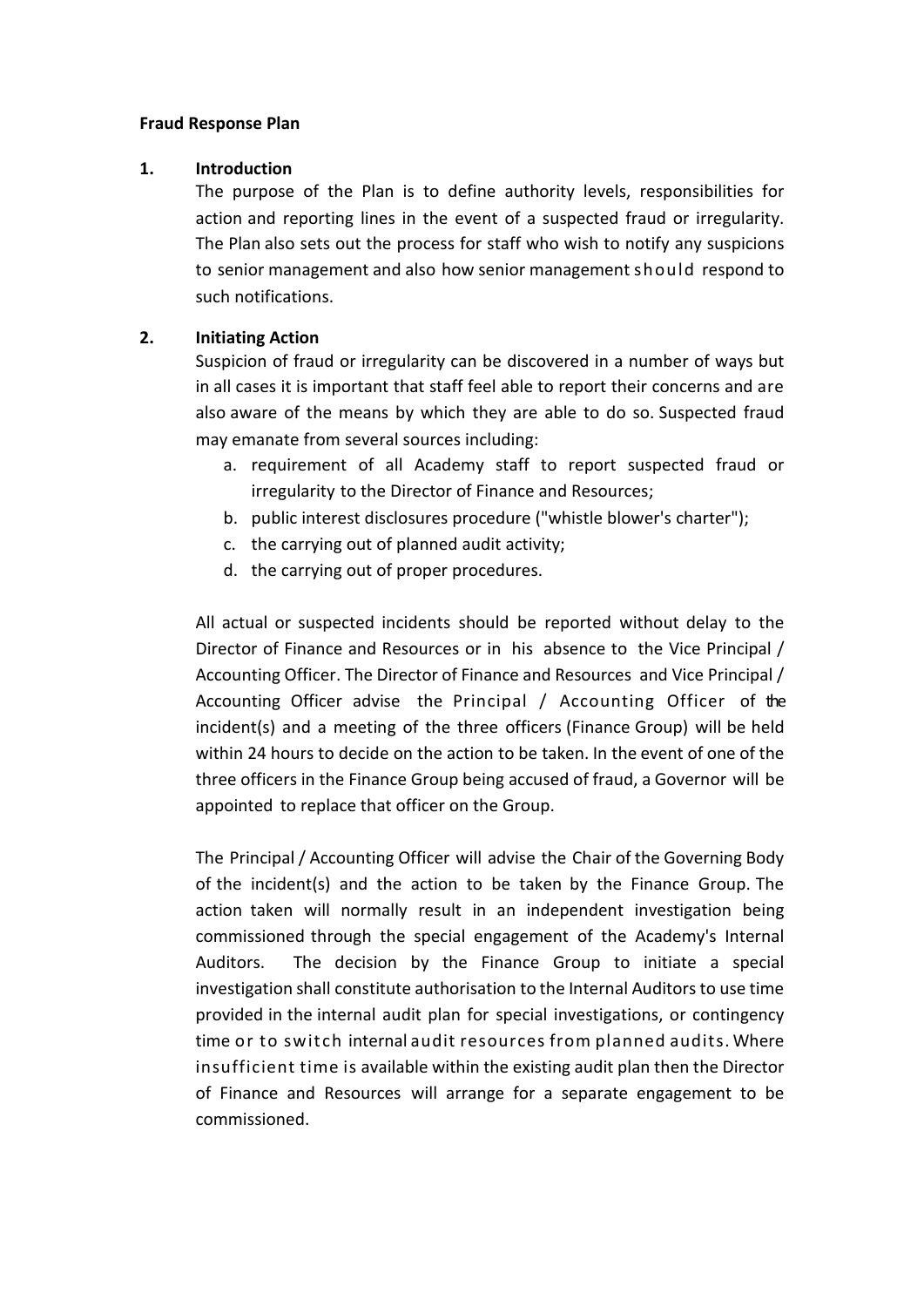The audit investigation will be conducted in a professional manner aimed at ensuring that the current and future interests of both the Academy and the suspected individuals are protected (suspicion must not be seen as guilt to be proved). The Academy u n d ert akes t o protect the identity of notifying employees and not to release the source of information at any time during the investigation unless required to do so by statutory or professional obligation (information may be provided to a court if legal proceedings are necessary).

#### **3. Prevention of Further Loss**

Where the initial investigation provides reasonable grounds for suspecting a member or members of staff of fraud, the Finance Group will decide how to prevent further loss. This may require suspension of the suspects. It may be necessary to plan the timing of the suspension to prevent the suspects from destroying or removing evidence that may be needed to support disciplinary or criminal action.

In these circumstances, the suspect(s) will be approached unannounced and they should be supervised at all times before leaving the Academy's premises. They will be allowed to collect personal property under supervision, but should not be able to remove any property belonging to the Academy or to access a computer. Any security passes and keys to premises, offices and furniture must be returned to the Academy. Laptop computers and associated disks must also be returned.

The Academy's Site Manager will advise on the best means of denying access to the Academy whilst suspects remain suspended (for example by changing locks and informing staff not to admit the individuals to any part of the premises). Similarly the Network Manager will be instructed to withdraw, without delay, access permissions to the Academy's computer systems.

The Academy's Internal Auditors will consider whether it is necessary to investigate systems (other than that which has given rise to the suspicion) through which the suspect may have had opportunities to misappropriate the Academy's assets.

#### **4. Establishing and Securing Evidence**

A major objective in any fraud investigation will be the punishment of the perpetrators, to act as a deterrent to other personnel. The Academy will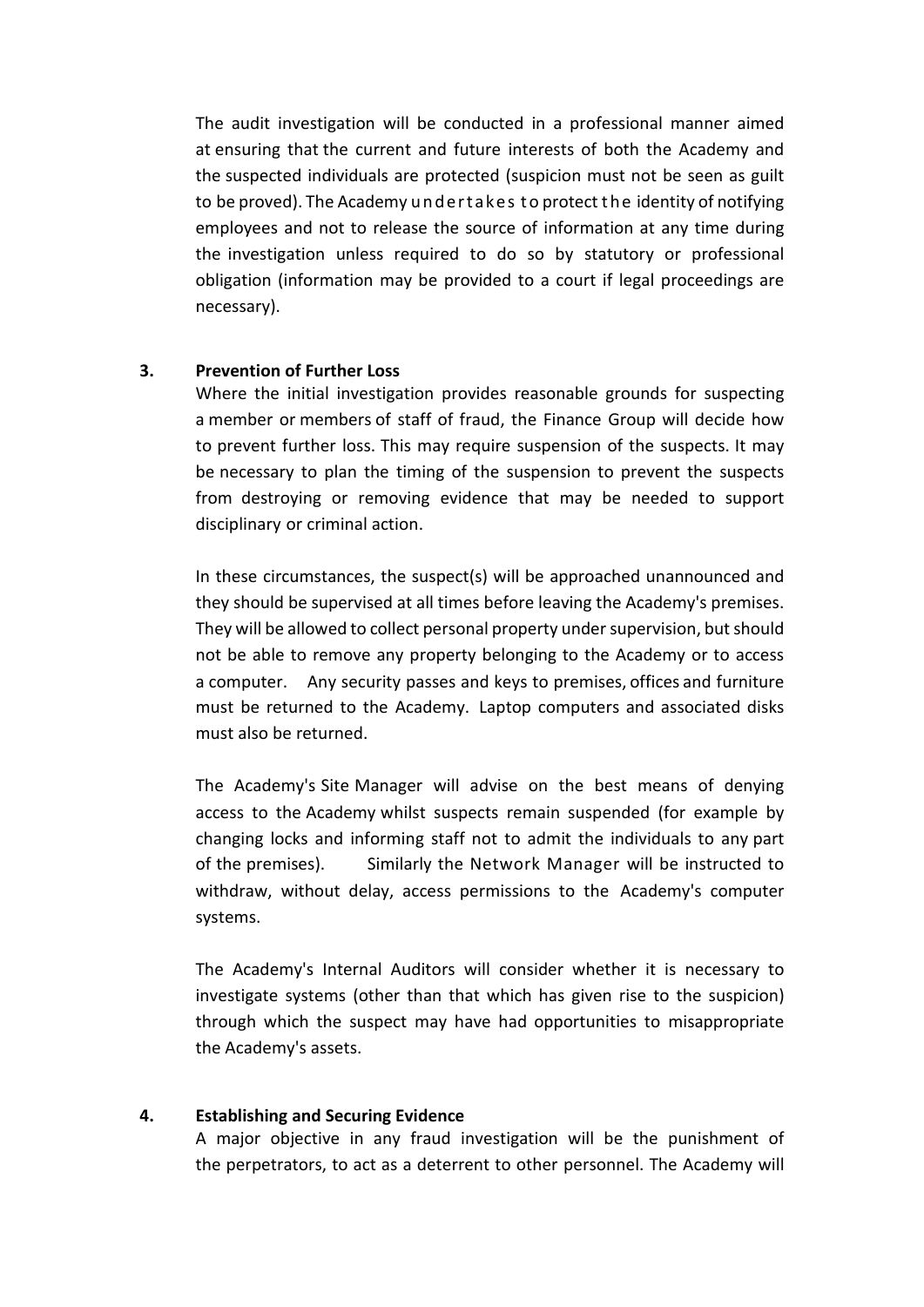follow disciplinary procedures (as set out in the Staff Handbook and the Academy Statutes) against any member of staff who has committed a fraud. Careful consideration will be given to the introduction of disciplinary action which will only be progressed after account has been taken of any criminal action which the Police may be pursuing. (The Academy will normally pursue the prosecution of any such individual).

Where significant fraud is suspected the Finance Group will arrange for the police to be informed and, where necessary, solicitors to be instructed (after first advising the Principal / Accounting Officer of the proposed action).

The Academy's Internal Auditors will:

- a. maintain familiarity with the Academy's disciplinary procedures to ensure that evidence requirements will be met during any fraud investigation;
- b. establish and maintain contact with the police where necessary and after notifying the Director of Finance and Resources of the intention to do so (in view of the public interest this will happen on most occasions of fraud);
- c. ensure that audit staff involved in any fraud investigation are trained in the evidence rules for interviews under the Police and Criminal Evidence Act;
- d. ensure that staff involved in fraud investigations are familiar with and follow rules on the admissibility of documentary and other evidence in criminal proceedings.

# **5. Notifying the ESFA**

Where a significant fraud is suspected the Principal / Accounting Officer will inform, without delay the ESFA. (Similar action will be taken on the occurrence of any serious weakness or major accounting breakdown in the Academy).

Significant fraud or irregularity is defined as where one or more of the following apply:

- a. the sums of money involved are, or potentially are, in excess of £5,000 (the actual amount determined as per Academies Financial Handbook);
- b. the particulars of the fraud are novel, unusual or complex;
- c. there is likely to be public interest because of the nature of the fraud or irregularity or the people involved.
- d. In addition the Principal / Accounting Officer will notify the ESFA of any unusual or systematic fraud, regardless of value.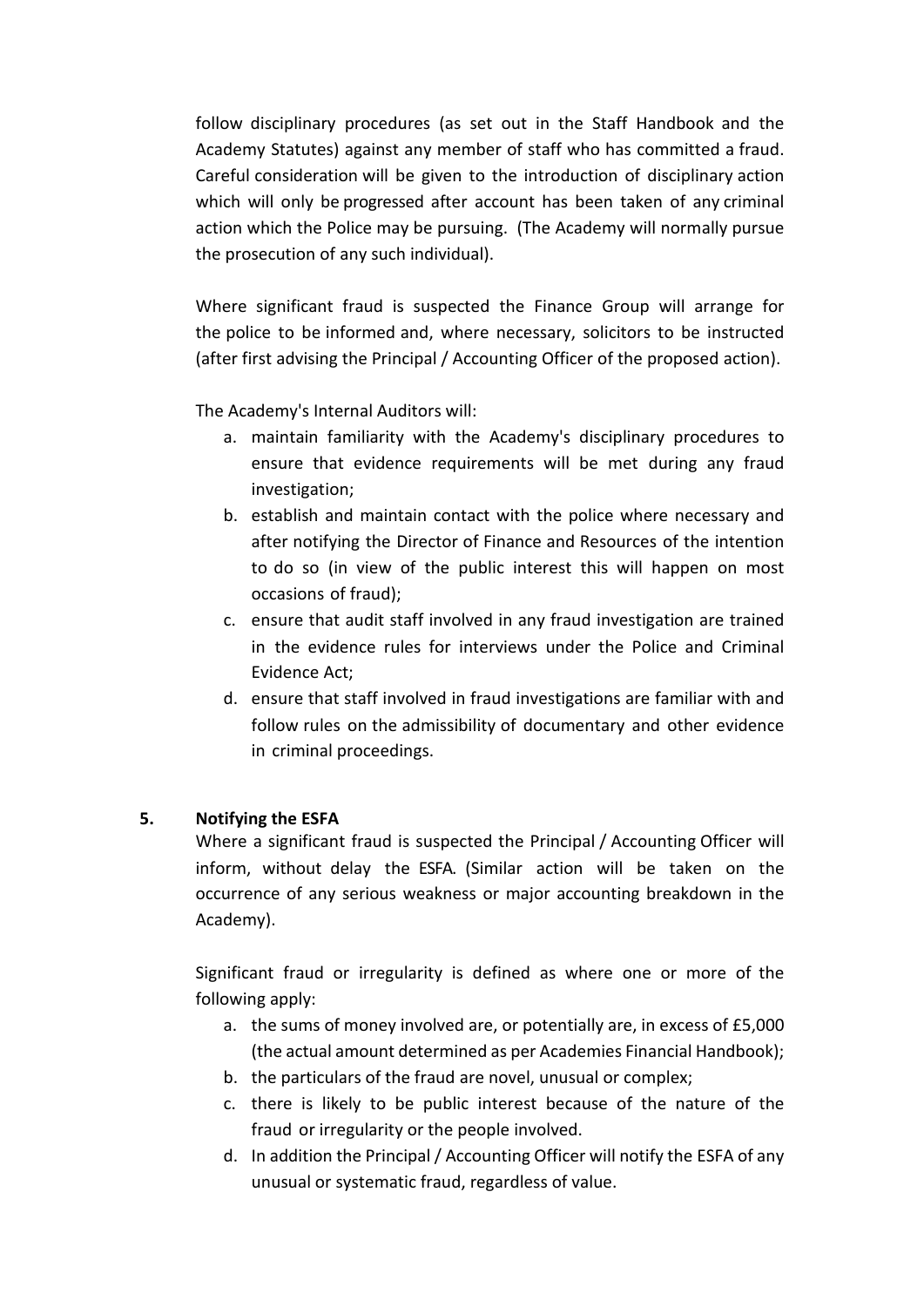Where it is decided not to involve the police, then the Director of Finance and Resources will advise the Resources Committee of the reason.

# **6. Recovery of Losses**

Where a fraud investigation is undertaken the Academy will view the recovery of any losses sustained as a major objective. The Director of Finance and Resources will ensure that in all fraud investigations the amount of any loss will be quantified and repayment of any such losses will be sought in all cases.

Where it appears the loss may be substantial (i.e. £5,000 or more) legal advice will be obtained without delay about the need to freeze the suspect's assets through the courts, pending the conclusion of the investigation. Legal advice will also be taken about the prospects for recovering losses through the civil courts where necessary. The Academy would normally expect to recover costs in addition to the losses identified.

If appropriate the Director of Finance and Resources will liaise with the Academy's insurers and insurance consultants to formulate a claim under the Fidelity Policy.

# **7. References for Employees Disciplined or Prosecuted For Fraud**

The Academy requires that any request for a reference for a member of staff who has been disciplined or prosecuted for fraud will be referred to the Principal / Accounting Officer. The Principal / Accounting Officer will prepare an answer to a request for a reference having regard to employment law.

# **8. Reporting to Chairs of Governors and the Audit Committee**

Any incident involving significant fraud (as defined above) will be reported without delay by the Principal / Accounting Officer to the Chairs of the Governing Body and the Resources Committee. Similarly, any variation from the (Governing Body) approved Fraud Response Plan shall be reported promptly to the Chairs of the Governing Body and the Resources Committee.

# Resources Committee.

On completion of a special investigation, a written report shall be submitted to the Resources Committee containing:

a. a description of the incident(s), including the value of any loss, the people involved and the means of perpetrating the fraud;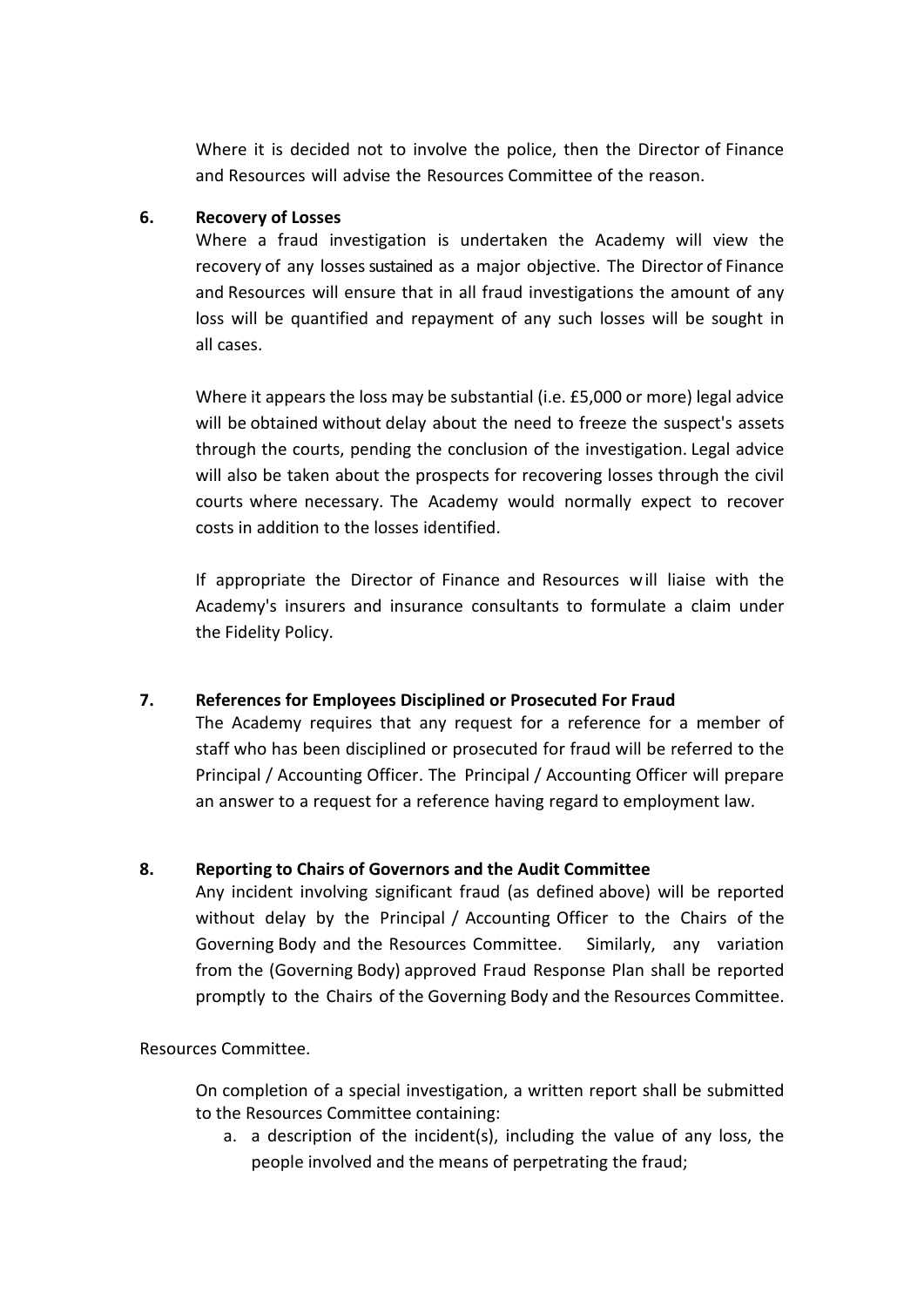- b. the measure taken to prevent a recurrence;
- c. any action needed to strengthen future responses to fraud, with a follow- up report on whether any actions have been taken.

This report will normally be prepared by the Academy's Internal Auditors or the Director of Finance and Resources.

# **9. Reporting Lines**

Following the identification of significant fraud (see paragraph 5.2) the Finan ce Group will provide (as soon as possible) a confidential report to the Chair of the Governing Body, the Chair of the Resources Committee, the Principal / Accounting Officer and the Responsible Officer. Further monthly updates will be produced unless the report recipients request a lesser frequency (such updates may include an involvement of the Academy's legal advisers).

The scope of the report shall include:

- a. quantification of losses identified
- b. progress with action for recovery of losses
- c. progress with disciplinary action
- d. progress with criminal action
- e. estimate of resources required to conclude the investigation
- f. actions taken to prevent and detect similar items

A final report will be produced once the independent investigation is completed and it will represent the definitive document on which management (in a disciplinary situation) and possibly the Police (in a criminal situation) will base their decision. The report should include:

- a. how the investigation arose;
- b. who the suspects are;
- c. the position of the suspects in the Academy and their responsibilities;
- d. how the investigation was undertaken;
- e. the facts and evidence which were identified;
- f. summary of findings and recommendations both regarding the fraud itself and any additional work required on the system weaknesses identified during the investigation.